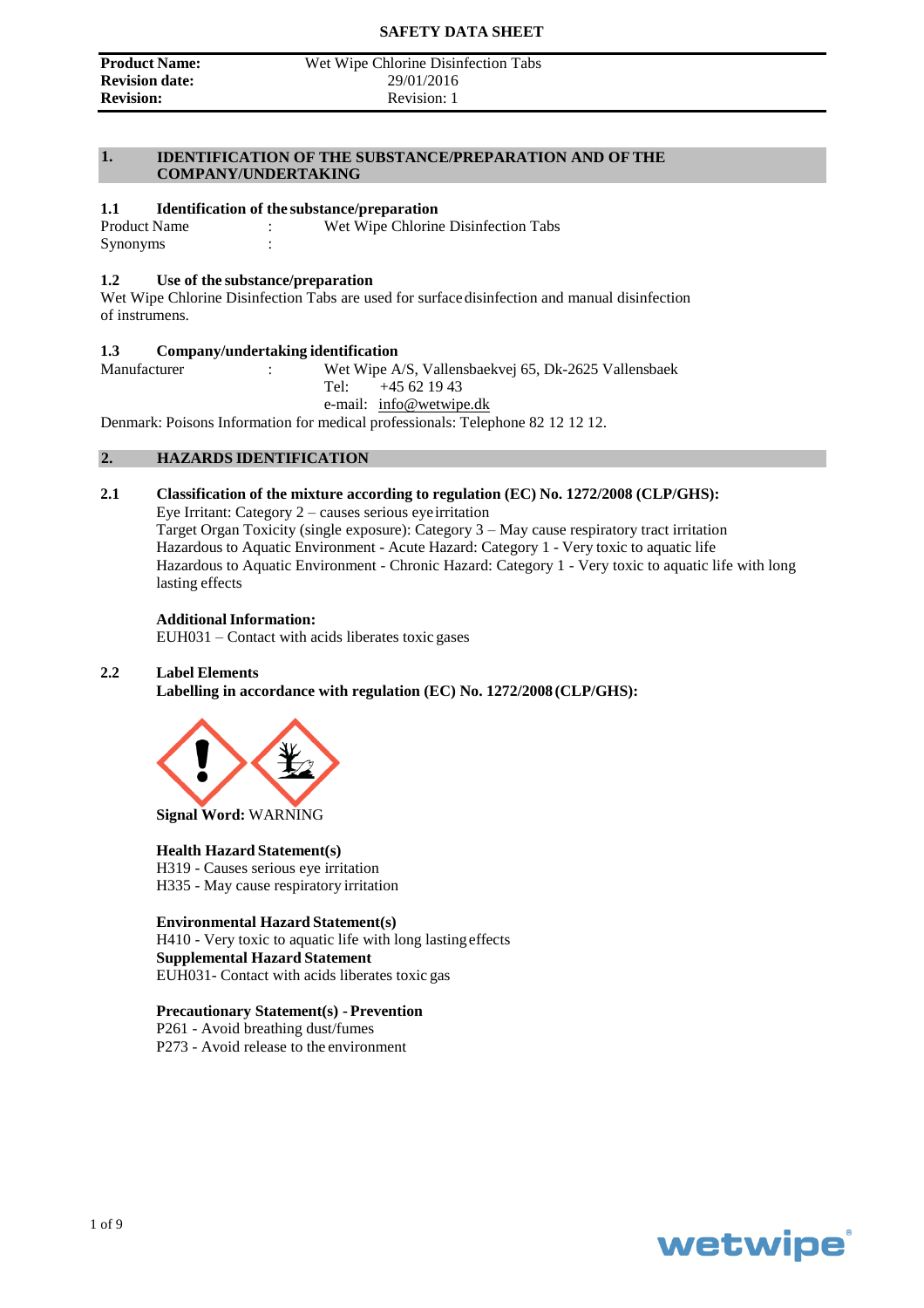| <b>Product Name:</b>  | Wet Wipe Chlorine Disinfection Tabs |
|-----------------------|-------------------------------------|
| <b>Revision date:</b> | 29/01/2016                          |
| <b>Revision:</b>      | Revision: 1                         |

P280 –Wear protective gloves/protective clothing/eye protection/face protection

#### **Precautionary Statement(s) - Response**

P305 + P351 + P338 - IF IN EYES - Rinse cautiously with water for several minutes. Remove contact lenses, if present and easy to do. Continue rinsing P337 + P313 - If eye irritation persists: Get medical advice/attention P312 - Call a POISON CENTER or doctor if you feel unwell P391 - Collect spillage

#### **Precautionary Statement(s) - Storage**

P403 + P233 - Store in a well-ventilated place. Keep container tightly closed

#### **Precautionary Statement(s) - Disposal**

P501 - Dispose of contents and container in accordance with applicable local, regional, national, and/or international regulations

#### **2.3 Other Hazard Information**

#### **Short-Term Exposure (Acute)**

| <b>Inhalation:</b> | This material contained in this tablet in solid form is not expected to produce respiratory effects.<br>Particles of respirable size are generally not encountered. The respirable fraction for the tablet<br>active ingredient is typically less than 0.1% by weight for the granular and extra granular grades.<br>If it is ground or otherwise in a powdered form, effects similar to a corrosive substance may<br>occur. May cause severe irritation of the respiratory tract with coughing, choking, pain and<br>possibly burns of the mucous membranes. If significant or prolonged exposure occurs, pulmonary<br>oedema may develop, either immediately or more often within a period of 5-72 hours. The |
|--------------------|-----------------------------------------------------------------------------------------------------------------------------------------------------------------------------------------------------------------------------------------------------------------------------------------------------------------------------------------------------------------------------------------------------------------------------------------------------------------------------------------------------------------------------------------------------------------------------------------------------------------------------------------------------------------------------------------------------------------|
| <b>Eyes:</b>       | symptoms may include tightness in the chest, dyspnea, frothy sputum, cyanosis, and dizziness.<br>Physical findings may include moist rales, low blood pressure and high pulse pressure. Severe<br>cases may be fatal.<br>This material is irritating to the eye. Direct contact may cause severe irritation, pain and burns,<br>possibly severe, and permanent damage including blindness. The degree of injury depends on the<br>concentration and duration of contact.                                                                                                                                                                                                                                        |
| Skin:              | Direct contact with wet material or moist skin may cause severe irritation, pain, and possibly<br>burns. Dry material is less irritating than wet material. This material is not a skin sensitiser based<br>on studies with guinea pigs.                                                                                                                                                                                                                                                                                                                                                                                                                                                                        |
| <b>Ingestion:</b>  | Not a likely route of exposure. Harmful if swallowed. Ingestion may cause immediate pain and<br>severe burns of the mucous membranes. There may be discoloration of the tissues. Swallowing                                                                                                                                                                                                                                                                                                                                                                                                                                                                                                                     |

severe burns of the mucous membranes. There may be discoloration of the tissues. Swallowing and speech may be difficult at first and then almost impossible. The effects on the oesophagus and gastrointestinal tract may range from irritation to severe corrosion. Oedema of the epiglottis and shock may occur.

#### **Repeated Exposure (Chronic)**

Based on animal studies, exposure to concentrations of monosodium cyanurate at the solubility limit may cause cardiovascular, kidney and urinary bladder effects.

#### **MEDICAL CONDITIONS AGGRAVATED BY EXPOSURE:** eye disorders, respiratory disorders, skin disorders and allergies

**TARGET ORGANS:** cardiovascular system, kidneys, bladder.

**PBT:** The substances contained in this preparation are not identified as PBT substances.

## **wetwipe**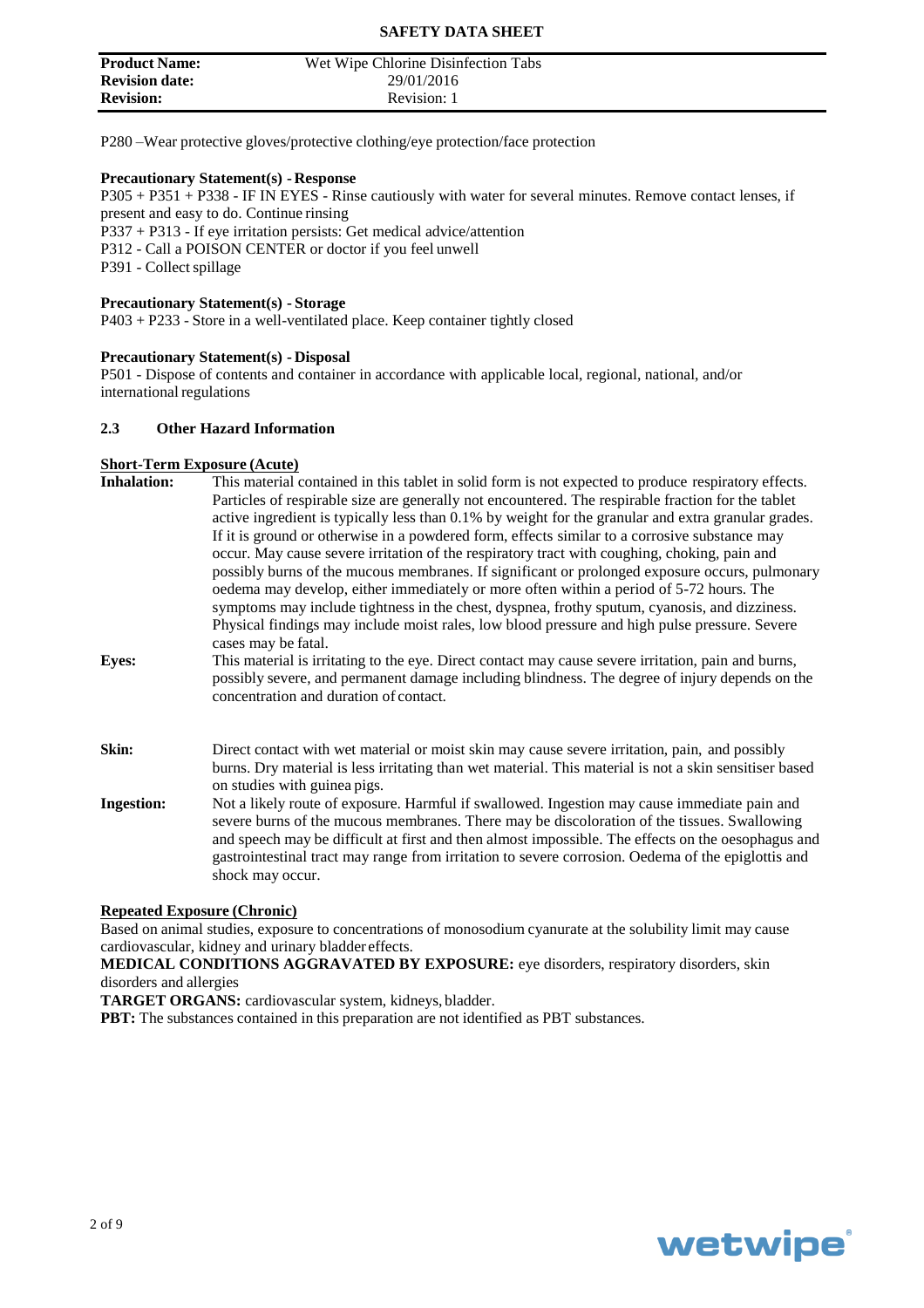**Revision date:**<br>Revision:

### **Product Name:** Wet Wipe Chlorine Disinfection Tabs<br> **Revision date:** 29/01/2016 **Revision:** Revision: 1

#### **3. COMPOSITION/INFORMATION ON INGREDIENTS.**

| Ingredient                         | Weight in<br><b>Product</b> | EC<br>(EINECS) | <b>CLP Classification</b>         |
|------------------------------------|-----------------------------|----------------|-----------------------------------|
|                                    | $(\% w/w)$                  | No.            |                                   |
| Troclosene Sodium $/ 1.3.5 -$      | 40-70%                      | 220-767-7      | Danger                            |
| Triazine - 2,4,6 (1H, 3H,          |                             |                | Oxidizing Solid - Category 2;     |
| $5H$ ) - trione, 1, 3 - dichloro-, |                             |                | Eyes irritant Cat.2;              |
| sodium salt                        |                             |                | Harmful if swallowed Cat.4;       |
| CAS No. 2893-78-9                  |                             |                | May cause respiratory tract       |
|                                    |                             |                | irritation Cat.3;                 |
|                                    |                             |                | Very toxic to aquatic life Cat.1; |
|                                    |                             |                | H302; H319; H335; H272;           |
|                                    |                             |                | H410; EUH031                      |
| Adipic Acid                        | 10-30%                      | 204-673-3      | Warning                           |
| CAS No. 124-04-9                   |                             |                | Eyes irritant Cat.2; H 319        |

**Important Note:** the classification descriptions given in this section relate to the components in their pure form and do not correspond to the classification of this preparation (see section 16 for full description of R phrases) The classification of this tablet as supplied is given in Section 15.

#### **4. FIRST AID MEASURES.**

| Inhalation:        | Move person to fresh air. Keep person at rest in a position comfortable for breathing. If breathing<br>is difficult have trained person administer oxygen. If respiration stops, have a trained person<br>administer artificial respiration. Get medical attention immediately.                                                |
|--------------------|--------------------------------------------------------------------------------------------------------------------------------------------------------------------------------------------------------------------------------------------------------------------------------------------------------------------------------|
| Skin contact:      | Immediately brush off excess chemical and flush with plenty of soap and water. Remove<br>contaminated clothing. Wash clothing before reuse. If signs of irritation or discomfort, seek<br>medical attention.                                                                                                                   |
|                    | Eye contact: Immediately flush eyes with a directed stream of water for at least 15 minutes, forcibly holding<br>eyelids apart to ensure complete irrigation of all eye and tissue. Remove contact lens, if present,<br>after first 5 minutes, then continue rinsing eye. Obtain medical advice.                               |
| Ingestion:         | Never give anything by mouth to an unconscious person. If swallowed do not induce vomiting.<br>Give large quantities of water. (If available give several glasses of milk) If vomiting occurs<br>spontaneously keep airway clear and give more water. Get medical attention if there are signs of<br>discomfort or ill health. |
| Note to Physician: | Probable mucosal damage may contraindicate the use of gastric lavage.                                                                                                                                                                                                                                                          |

#### **5. FIRE-FIGHTING MEASURES.**

**Fire Hazard:** Negligible fire hazard. If heated by outside source to temperatures above 240ºC (464ºF), this product will undergo decomposition with the evolution of noxious gases but no visible flame. Wet material may generate nitrogen trichloride, an explosion hazard.

#### Extinguishing Media

Do not attempt to extinguish the fire without a self-contained breathing apparatus. Do not let the fire burn. Flood with copious amounts of water. Do not use dry chemicals, carbon dioxide or halogenated extinguishers since there is potential for a violent reaction.

#### Fire-Fighting Techniques/Comments

Fire-fighters should wear full protective clothing and a self contained breathing apparatus. Using a 10% solution of sodium carbonate, thoroughly decontaminate fire-fighting equipment including all fire fighting wearing apparel after the incident

#### Hazardous Combustion Products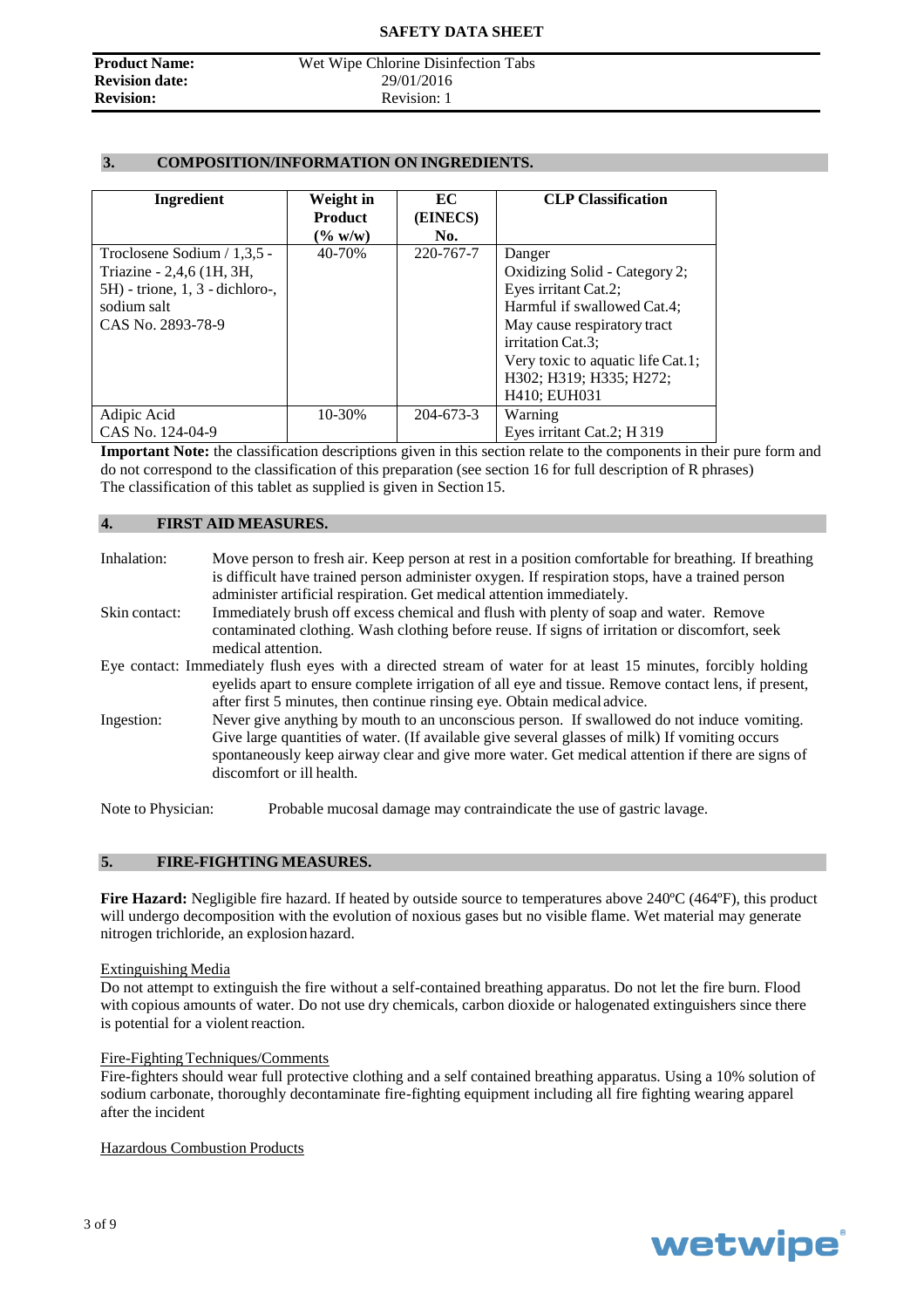#### **SAFETY DATA SHEET**

**Product Name:** Wet Wipe Chlorine Disinfection Tabs<br> **Revision date:** 29/01/2016 **Revision date:**<br>Revision:

**Product Name:** Wet Wipe Chlorine Disinfection Tabs **Revision date:** 29/01/2016

**Revision:** Revision: 1

**Supersedes: Revision:** 1

Thermal decomposition or combustion products: chlorine, nitrogen, nitrogen trichloride, cyanogens chloride, oxides of carbon, phosgene

#### **6. ACCIDENTAL RELEASE MEASURES.**

#### Personal Precautions

Avoid contact with skin and eyes. Wear chemical safety goggles and chemical resistant gloves. Handle product in a well-ventilated area.

#### Environmental Precautions

Do not release into the environment.

Prevent flow of material into water source and begin monitoring available chlorine and pH immediately. Notify all downstream users of possible contamination.

#### Methods for Cleaning Up

Contain spilled material. Any spillage should be cleaned up as soon as possible. Do not add water to spilled material. Using clean dedicated equipment, sweep and scoop all spilled material, contaminated soil, and other contaminated material and place into clean, dry containers for disposal. Do not close drums containing wet or damp material. Do not transport wet or damp material.

#### **7. HANDLING AND STORAGE.**

#### **7.1 Handling**

Do not get in eyes, on skin or on clothing.

Avoid breathing airborne particulates; wear respiratory protection when exposure is possible

Wear goggles or face shield and rubber gloves when handling.

Wash hands thoroughly with soap and water after handling.

Wash contaminated clothing before use.

Use only outdoors or in a well-ventilated area

Vapour space in a closed container may contain a slight amount of chlorine gas and compounds from decomposition of the product.

#### **7.2 Storage**

Store in original container and in a cool dry area where temperatures do not exceed  $25^{\circ}$ C. Keep container tightly closed and store away from incompatible materials (refer to section 10 for list of incompatible materials). Contact with acid liberates toxic gases.

Do not allow water to get into the container. Keep out of reach of children.

Store locked up

#### **7.3 Handling Instructions for Specific Uses**

Mix only with water. Use clean dry utensils. Do not mix this product with remnants of any other products. Such uses may cause a violent reaction leading to fire or explosion.

Contamination with moisture, organic matter or other chemicals may start a chemical reaction with generation of heat, liberation of hazardous gases, and possible generation of fire and explosion.

Vapour space in a closed container may contain a slight amount of chlorine gas and other chlorine containing compounds from decomposition of the product. Exposure to chlorine gas may cause burning of the eyes, burning of the nose and mouth and irritation of the linings of the respiratory tract with coughing, a choking sensation, substernal pain, vomiting, nausea, headache, dizziness and fainting.

#### **8. EXPOSURE CONTROLS/PERSONALPROTECTION.**

#### **The information below relates to Sodium Dichloroisocyanurate in its pure form.**

This preparation contains 1,3,5 - Triazine - 2,4,6 (1H, 3H, 5H) - trione, 1, 3 - dichloro-, sodium salt (sodium dichloroisocyanuric acid).

**Weight of Sodium Dichloroisocyanurate acid in this preparation product (% w/w): 40-70%**

# wetwipe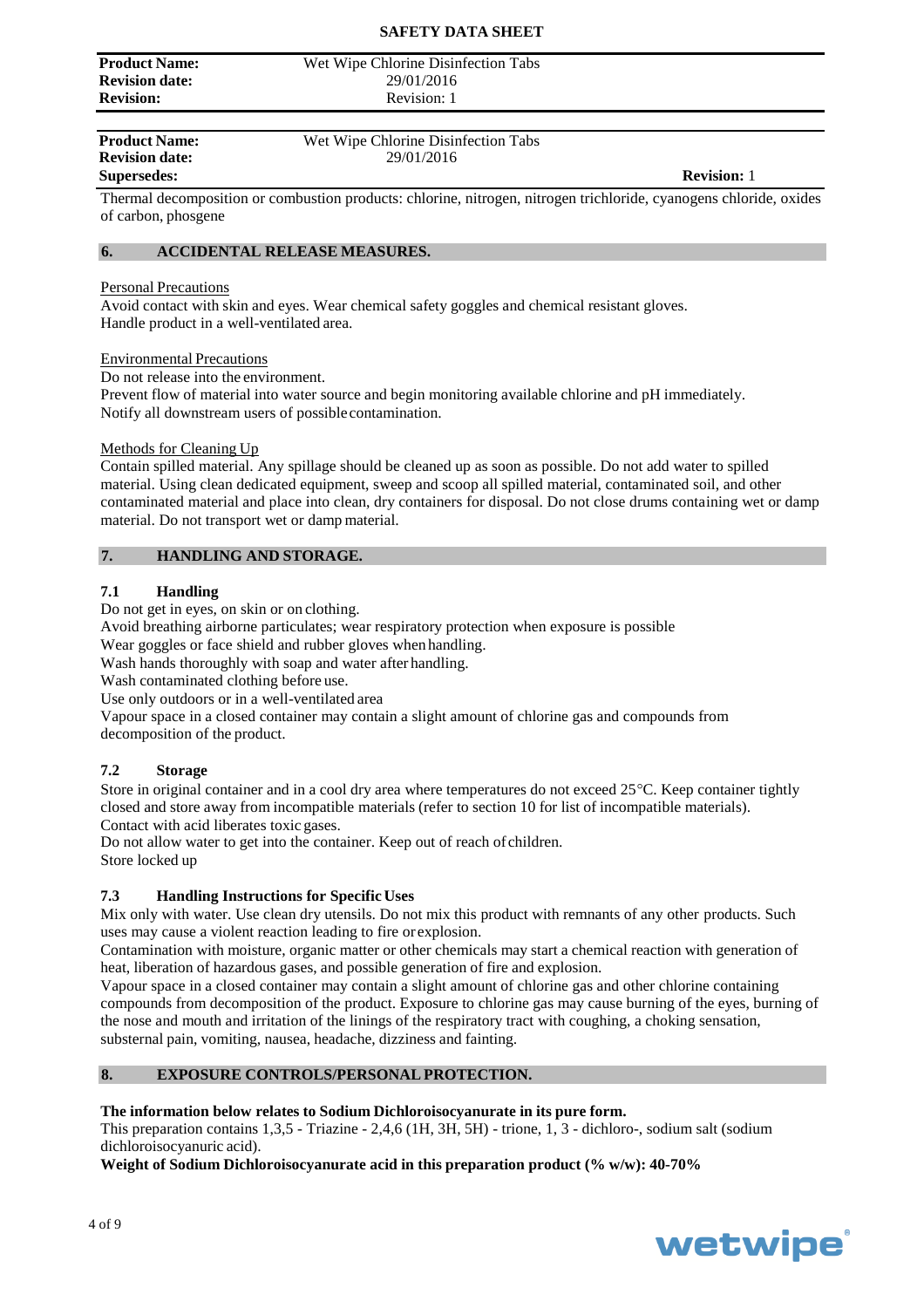| <b>Product Name:</b>  | Wet Wipe Chlorine Disinfection Tabs |  |
|-----------------------|-------------------------------------|--|
| <b>Revision date:</b> | 29/01/2016                          |  |
| <b>Revision:</b>      | Revision: 1                         |  |

#### **Regulatory Exposure limit(s):** None

#### **Derived No Effects Level (DNEL): Workers**

**Acute Exposures: Systemic Effects -** N/A - the substance is corrosive. Risk mitigation measures (RMM) apply to prevent exposure.

**Acute Exposures: Inhalation -** N/A - the substance is corrosive. Risk mitigation measures (RMM) apply to prevent exposure.

**Long-Term Exposure (Systemic Effects) : Dermal -** 2.3 mg/kgbw/day

**Long-Term Exposure (Systemic Effects): Inhalation -** 8.11mg/m<sup>3</sup>

#### **Derived No Effects Level (DNEL): Population**

**Acute Exposure: Systemic Effects - Dermal and Inhalation:** N/A - the substance is corrosive. **Oral:**  the acute oral DNEL is covered by the long term oral DNEL.

**Acute Exposure: Dermal -** The acute dermal DNEL for local effects is not determined as the test material is corrosive on skin contact.

**Acute Exposure: Inhalation -** The acute inhalation DNEL for local effects is not determined as the test material is corrosive.

**Long-Term Exposure (Systemic Effects): Dermal -** 1.15 mg/kg bw/day **Long-Term Exposure (Systemic Effects): Oral -** 1.15 mg/kg

bw/day **Long-Term Exposure (Systemic Effects): Inhalation -** 1.99  $mg/m<sup>3</sup>$ 

#### **Predicted No Effect Concentration (PNEC):**

#### **Environment PNEC: Aquatic –**

- PNEC aqua (freshwater): 0.00017 mg/L
- PNEC aqua (marine water): 1.52 mg/L
- PNEC aqua (intermittent releases): 0.00017 mg/L
- **PNEC: Soil –**
- PNEC sediment (freshwater): 7.56 mg/kg sediment dw
- PNEC soil: 0.756 mg/kg soil dw
- **PNEC: Sewage Treatment Plant –**
- PNEC STP: 0.59 mg/L
- **PNEC Mammals (oral) –**

• There is no concern for secondary poisoning from the substance or the degradant.

**Additional Advice:** Chlorine and chlorine compounds may be found in slight amounts in the head space of containers of Products.

#### **Risk management measures (RMM):**

#### **RMM: Health**

• The use of a half-face respirator with chlorine cartridges (EN140) is required during opening of drums and filling of containers.

• An IOEL of 1.5 mg/m3 chlorine is applicable.

• The substance is corrosive so risk mitigation measures (wearing PPE consisting of gloves (nitrile), coverall and safety glasses) while handling the raw material and where exposure may be possible, would apply.

• Local exhaust ventilation should be used where opening of drums and filling of containers occurs. **RMM: Environment**

• Engineering controls should be used to eliminate emissions of dust and chlorinated fumes as appropriate. All gas emissions should be filtered for dust and treated with sodium hydroxide to remove chlorine and other volatile chlorinated species. Dry solid residues from air filtration systems are collected and either recycled or disposed of. The waste dust from formulation or tableting is sent to an external waste treatment site for disposal.

#### **Engineering controls:**

Use only in well-ventilated areas. Provide local exhaust ventilation where dust or mist may be generated. Ensure compliance with applicable exposure limits.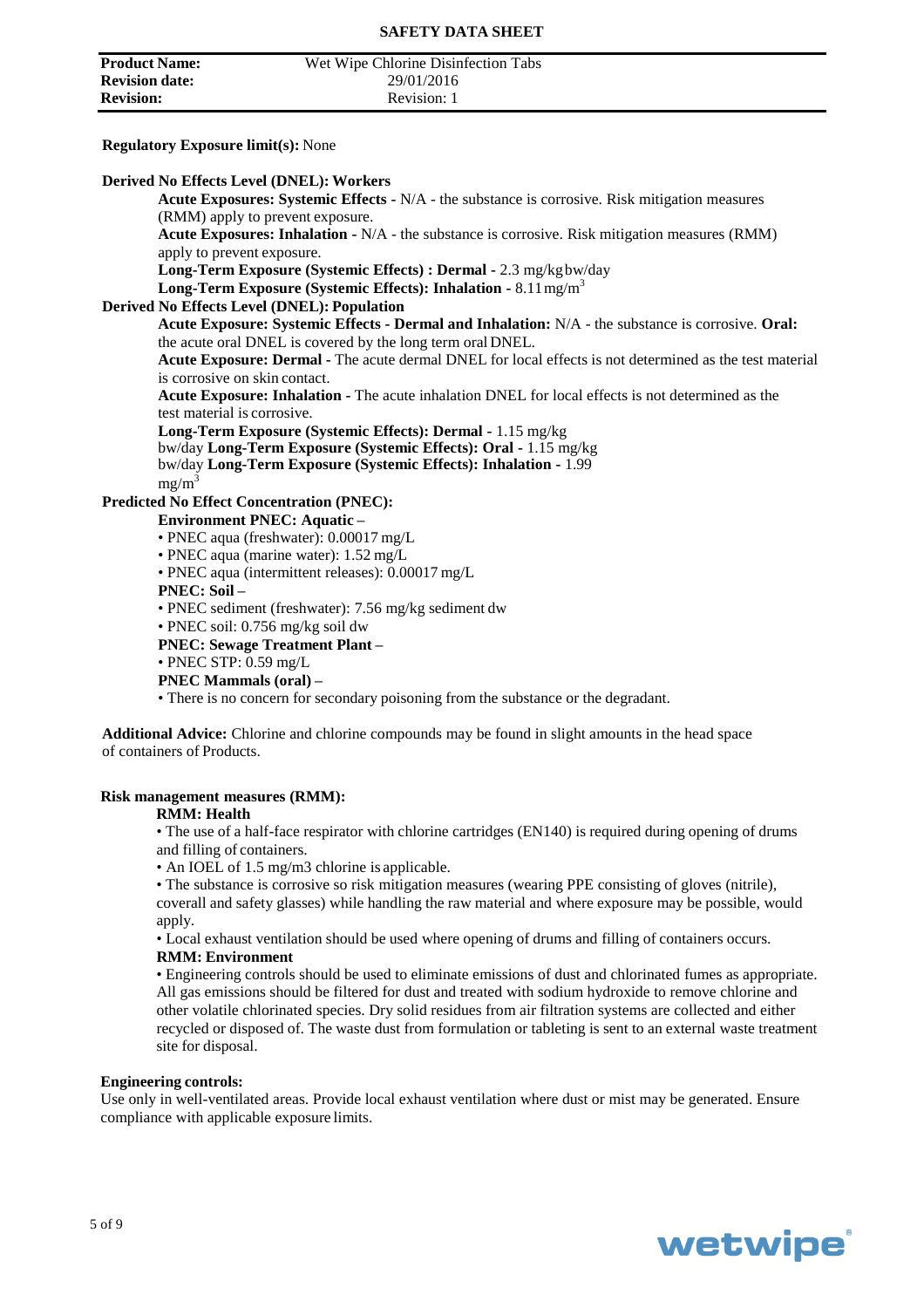| <b>Product Name:</b>  | Wet Wipe Chlorine Disinfection Tabs |  |
|-----------------------|-------------------------------------|--|
| <b>Revision date:</b> | 29/01/2016                          |  |
| <b>Revision:</b>      | Revision: 1                         |  |

#### **Personal Protective Equipment:**

**Eye Protection:** Wear chemical safety goggles. Provide an emergency eye wash fountain and quick drench shower in the immediate work area.

**Skin and Body Protection:** Wear protective clothing to minimize skin contact. When potential for contact with dry material exists, wear disposable coveralls suitable for dust exposure, such as Tyvek®. Contaminated clothing should be removed and laundered before reuse.

Hand Protection: Wear appropriate chemical resistant gloves.

**Protective Material Types:** Butyl rubber, Natural rubber, Neoprene, Nitrile, Polyvinyl chloride (PVC), Tyvek® **Respiratory Protection:** An approved respirator with EN140 (chlorine) cartridges may be permissible under certain circumstances where airborne concentrations are expected to exceed exposure limits, or when symptoms have been observed that are indicative of overexposure. The added protection of a full face piece respirator is required when visible dusty conditions are encountered and eye irritation may occur. A respiratory protection program that meets applicable regulatory requirements must be followed whenever workplace conditions warrant use of a respirator.

#### **9. Physical and Chemical Properties.**

| Appearance                              | White/off white tablet        |
|-----------------------------------------|-------------------------------|
| Odour                                   | Slight chlorine odour.        |
| pH                                      | $5 - 6$                       |
| Boiling point/boiling range             | Not applicable (solid)        |
| Flash point                             | Not applicable (solid)        |
| Flammability (solid, gas)               | Non flammable                 |
| Vapour pressure                         | Not applicable (not volatile) |
| Vapour density                          | Not applicable (not volatile) |
| Water solubility                        | Completely Soluble in Water   |
| Partition coefficient: n-octanol/water: | $Log Kow = 0$                 |
| Evaporation rate                        | Not applicable (solid)        |
| <b>Thermal Decomposition Temp</b>       | $225 - 250$ °C                |

#### **10. STABILITY AND REACTIVITY.**

#### **Stability Data**: Stable

#### **Incompatibility (Materials to avoid):**

Strong acids and/or alkalines. Reducing agents. Combustible material. The active ingredient in this preparation is a strong oxidising agent. The preparation of concentrated solutions or slurries is not recommended. Avoid contact with water on concentrated material in the container. Also avoid contact with easily oxidisable organic material: ammonia, urea or similar nitrogen containing compounds; inorganic reducing compounds; floor sweeping compounds; calcium hypochlorite and alkalis.

Do not get water inside packaging.

**Hazardous Decomposition Products**: Chlorine, Nitrogen trichloride, Cyanogen chloride, Oxides of carbon, Phosgene.

**Polymerisation - Avoid:** Hazardous Polymerisation will notoccur

#### **11. TOXICOLOGICAL INFORMATION.**

Toxicity and Hazard Report was undertaken by the Russian Disinfection Research Institute on the Sodium Dichloroisocyanurate in an effervescent base (Reference Directive 67/548/EEC Annex VI, Point 2: Classification on the basis of physiochemical properties (adequate information to demonstrate in practice…). Based on this report an EU Competent Authority determined that product does not bear the symbol Harmful, with "Harmful if Swallowed". The Authority determined that the Irritant symbol  $(X_i)$  to be appropriate with the R36/37 phrases.

**Skin and Eye Contact**: Irritating to Eyes. (Note: the in-use solution is not irritating to eyes) Not classified as Irritating to the skin. Not a Potential Sensitiser **Ingestion:** The Acute Oral  $LD_{50}$  (rat) > 2000mg/kg for the product supplied **Inhalation:** Sodium Dichloroisocyanurate is irritating to the respiratory system

6 of 9 **The information below relates to Sodium Dichloroisocyanurate in its pure form.**

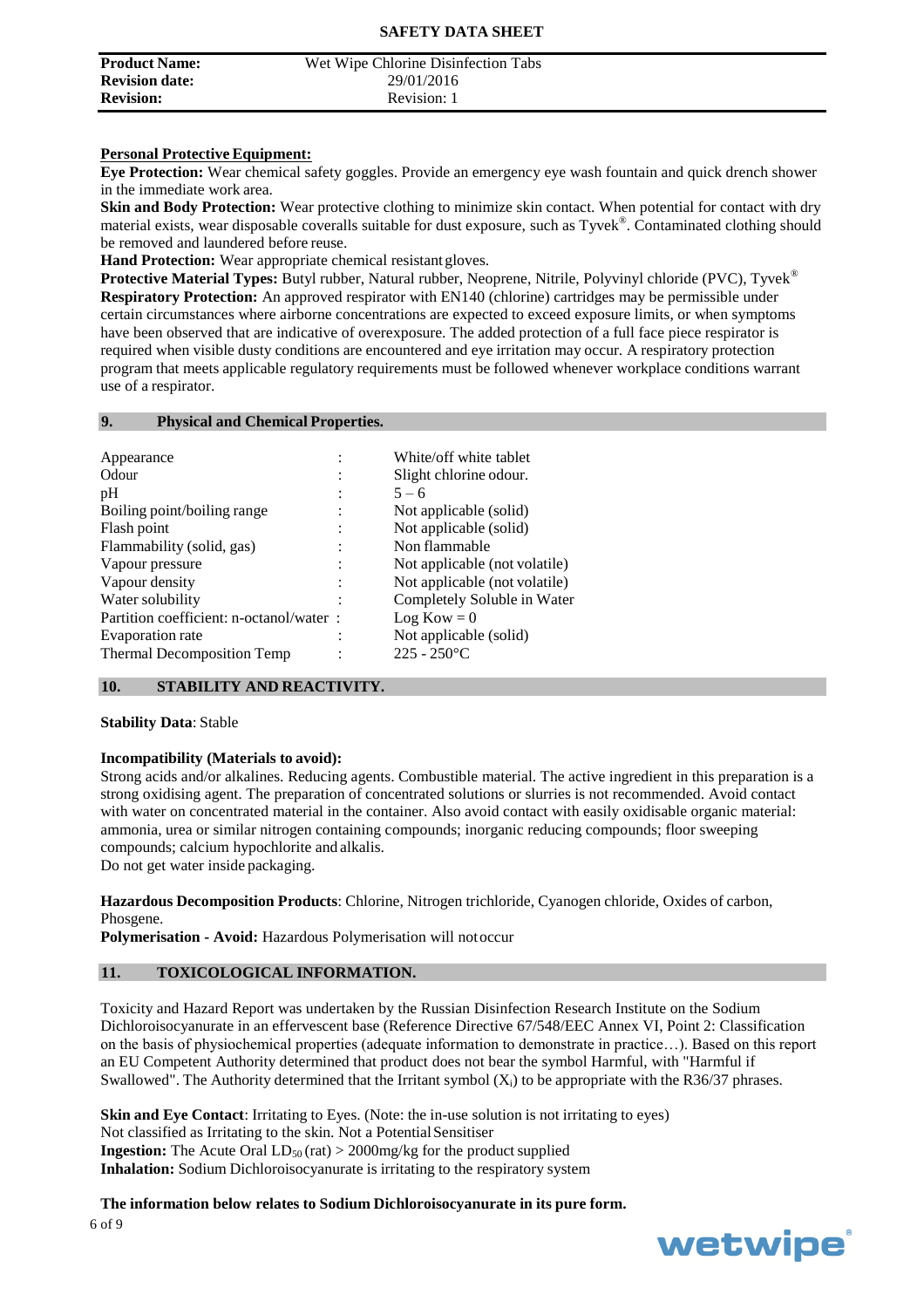| <b>Product Name:</b>  | Wet Wipe Chlorine Disinfection Tabs |  |
|-----------------------|-------------------------------------|--|
| <b>Revision date:</b> | 29/01/2016                          |  |
| <b>Revision:</b>      | Revision: 1                         |  |

This preparation contains 1,3,5 - Triazine - 2,4,6 (1H, 3H, 5H) - trione, 1, 3 - dichloro-, sodium salt (sodium dichloroisocyanuric acid) at levels that may produce a biological effect.

This ingredient is moderately toxic by ingestion. It is irritating to the eyes and respiratory system. No specific toxicological information is available for thispreparation.

#### **Weight of Sodium Dichloroisocyanurate acid in this preparation product (% w/w): 40-70%**

| <b>Toxicological Effect</b>    | <b>Exposure Results</b>                                     |  |
|--------------------------------|-------------------------------------------------------------|--|
|                                |                                                             |  |
| Primary Skin Irritation        | Moderate Irritation (rabbit, 24hr)                          |  |
| Primary Eye Irritation         | Severe Irritation, Corrosive (rabbit, 24 hr)                |  |
| Acute Toxicity - Oral          | 1823 $mg/kg$ oral-rat $LD_{50}$                             |  |
| Acute Toxicity - Inhalation    | $0.27$ -1.17 mg/L/4 hour(s) inhalation-rat LC <sub>50</sub> |  |
| <b>Acute Toxicity - Dermal</b> | $>5000$ mg/kg skin-rabbit LD <sub>50</sub>                  |  |
| Mutagenicity                   | Not mutagenic in 5 salmonella strains and 1 E. colistrain.  |  |
| Carcinogenicity                | Not classified by NTP, IARC or OSHA                         |  |
| <b>Reproductive Toxicity</b>   | There are no known or recorded effects on reproductive      |  |
|                                | function or foetal development                              |  |
| Sensitisation - Skin           | No Reports Found                                            |  |
| Sensitisation - Respiratory    | No Reports Found                                            |  |
| <b>Repeated-Dose Toxicity</b>  | No Reports Found                                            |  |

#### **12. ECOLOGICAL INFORMATION.**

#### **The information below relates to Sodium Dichloroisocyanurate in its pure form.**

This preparation contains 1,3,5 - Triazine - 2,4,6 (1H, 3H, 5H) - trione, 1, 3 - dichloro-, sodium salt (sodium dichloroisocyanuric acid) at levels that may produce a biological effect.

Ecotoxicity: This preparation is likely to be highly toxic to aquatic life. No specific ecotoxicological information is available for this preparation.

**Weight of Sodium Dichloroisocyanurate acid in this preparation product (% w/w): 40-70%**

| <b>Fish Toxicity</b>         | Sodium Dichloroisocyanurate acid  |
|------------------------------|-----------------------------------|
| <b>Bluegill Sunfish</b>      | 0.25-1.0 mg/L 96 hours $LC_{50}$  |
| <b>Rainbow Trout</b>         | 0.13-0.36 mg/L 96 hours $LC_{50}$ |
| <b>Inland Silverside</b>     | 1.21 mg/L 96 hours $LC_{50}$      |
| <b>Invertebrate Toxicity</b> | Sodium Dichloroisocyanurate acid  |
| Water flea                   | 0.196 mg/L 48 hours $LC_{50}$     |
| Mysid Shrimp                 | 1.65 mg/L 96 hours $LC_{50}$      |

| <b>Other Toxicity</b> | Sodium Dichloroisocyanurate acid |
|-----------------------|----------------------------------|
| <b>Mallard Duck</b>   | Oral $LD_{50}$ : 1916mg/Kg       |
| <b>Mallard Duck</b>   | $LC_{50}$ : >10,000ppm diet      |
| <b>Bobwhite Quail</b> | Oral $LD_{50}$ : 1732 mg/kg      |
| <b>Bobwhite Quail</b> | $LD_{50}$ 10000 ppm diet         |

Persistence & Biodegradability: The materials used in this preparation will not persist in the environment. The free available chlorine from Sodium dishloroisocyanurate is rapidly consumed by reaction with organic and inorganic materials to produce chloride ion. The stable degradation products are chloride ion and cyanuric acid. Sodium Dichloroisocyanurate is subject to hydrolysis. Cyanuric acid produces by hydrolysis is biodegradable.

Bioaccumulative Potential: Trichloroisocyanuric acid hydrolyses in water liberating chlorine and cyanuric acid. These products are not bioaccumulative.

PBT Assessment: The substances contained in this preparation are not identified as PBT substances.

#### **13. DISPOSAL CONSIDERATIONS.**

#### Product Disposal

Do not put product, spilled product, partially filled containers into the waste compactor. Contact with incompatible

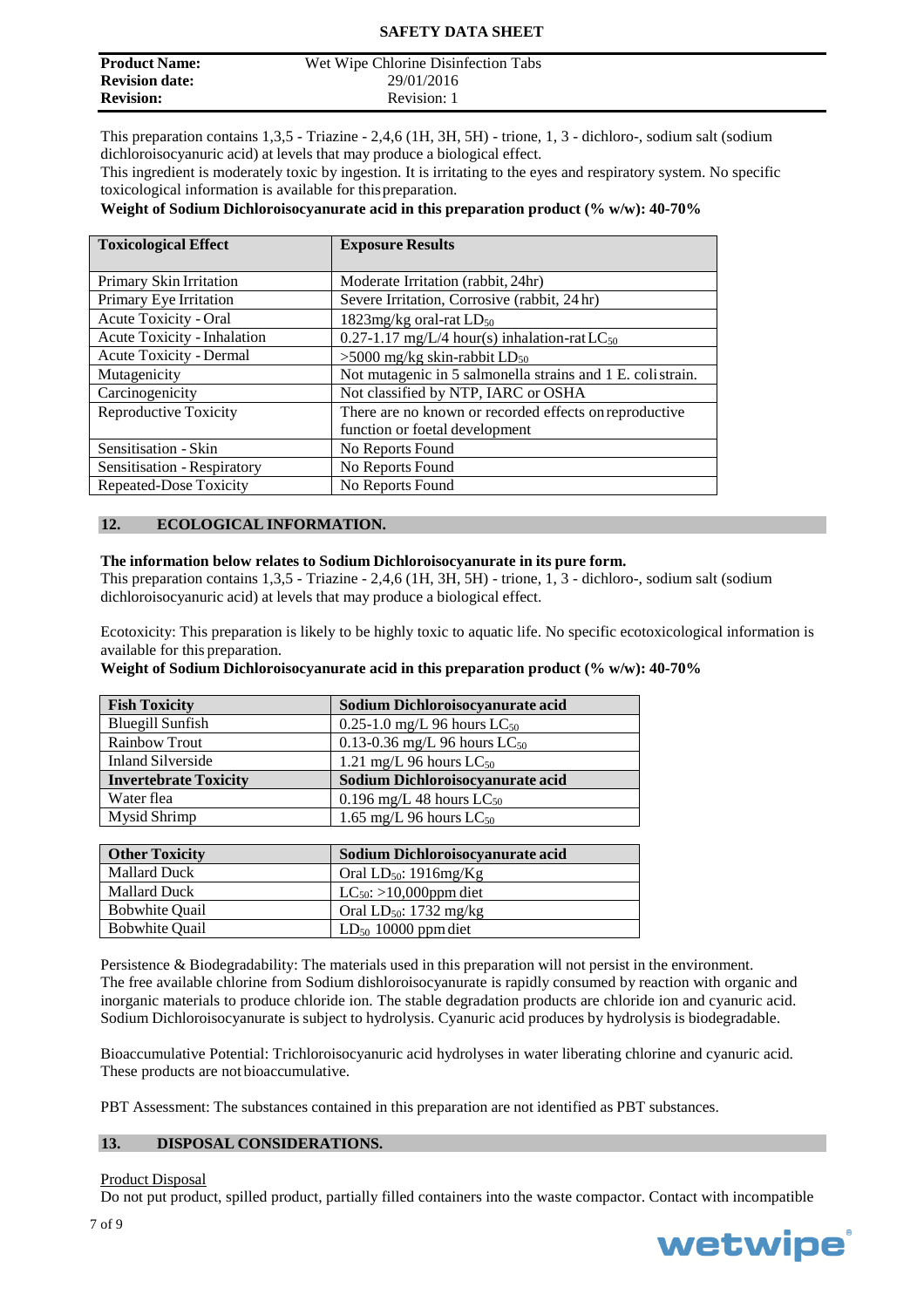| <b>Product Name:</b>  | Wet Wipe Chlorine Disinfection Tabs |
|-----------------------|-------------------------------------|
| <b>Revision date:</b> | 29/01/2016                          |
| <b>Revision:</b>      | Revision: 1                         |

materials could cause a reaction and fire. Do not transport damp or wet material. Neutralise materials to a nonoxidising state for safe disposal.

#### Disposal of Packaging

Clean Container and dispose of according to local and national regulations

#### **14. TRANSPORT INFORMATION.**

#### **ADR/IMDG/IATA:**

Can be shipped as a limited quantity when packed in inner or single packs  $\leq$  5 kg.

**ADR/IATA:** When packed in inner or single packs ≤ 5 kg, Special Provision 375 of 2015 UN Model Regulations for the transportation of dangerous goods (IATA Special Provision A197) exempts this product from the labelling and documentation provisions of Dangerous Goods Regulations.

#### **IMDG:** IMDG 2014 (2.10.2.7)

Marine pollutants packaged in single or combination packagings containing a net quantity per single or inner packaging having a net mass per single or inner packaging of 5 kg or less for solids are not subject to any other provisions of this Code relevant to marine pollutants provided the packagings meet the general provisions of 4.1.1.1, 4.1.1.2 and 4.1.1.4 to 4.1.1.8.

ADR/RID UN No. 3077 Proper shipping name: Environmentally hazardous substance, solid, n.o.s (Dichloroisocyanuric acid, salts) Class: 9 - Miscellaneous Dangerous Substances andArticles Classification Code: M7 Hazard identification No. 90 Packing group: III Marking: Environmentally hazardous substance

IMO UN No. 3077 Proper shipping name: Environmentally hazardous substance, solid, n.o.s (Dichloroisocyanuric acid, salts) Class: 9 - Miscellaneous Dangerous Substancesand articles Label: 9 Mark: MARINE POLLUTANT Packing Group: III

ICAO/IATA UN No. 3077 Proper shipping name: Environmentally hazardous substance, solid, n.o.s (Dichloroisocyanuric acid, salts) Class: 9 Hazard label(s): Miscellaneous Packing group: III Marking: Environmentally hazardous substance

#### **15. REGULATORY INFORMATION.**

#### **15.1 Safety, health and environmental regulations/legislation specific for the mixture**

The active substance is listed in the following chemical inventories:

- Australian Chemical Inventory (AICS) –Listed
- Canadian Chemical Inventory (DSL) –Listed
- China Chemical Inventory (IECS) –Listed
- European Union Inventory (EINECS) No: 220 767 -7
- Japan Chemical Inventory (ENCS) No. 5- 1043
- Korean Chemical Inventory (KECL) No. KE10215
- New Zealand Chemical Inventory (NZIOC) –Listed
- Philippines Priority Chemical List (PICCS) –Listed

## wetwipe